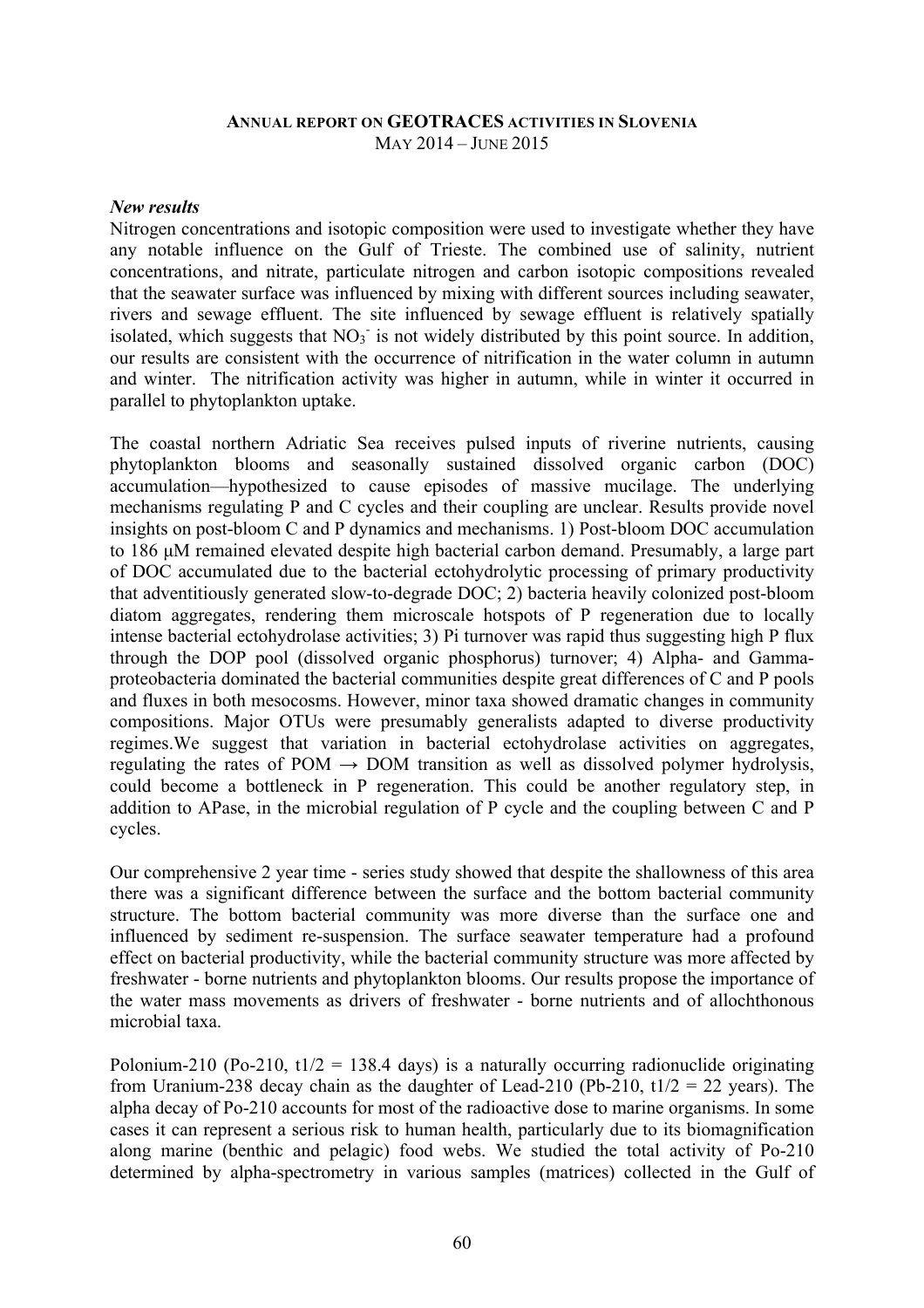Trieste (northern Adriatic Sea) affected by fresh water inflows especially from the Isonzo River in the northern part. Observed Po-210 levels were: 1) 1.41-3.35 mBq/L in dissolved phase ( $\leq 0.45$  um) in seawater column (0-20 m) and up to 26.7 mBq/L in the river Isonzo, 2) 0.81-4.59 mBq/L (400-2300 Bq/kg, dw) in the suspended particulate matter (SPM. 0.45-200  $\mu$ m) in the seawater column and up to 10.1 mBq/L in the river Isonzo, 3) 40 (Isonzo River) -158 Bq/kg in surface sediments (5 sediment cores collected in a N-S transect in the gulf and sectioned in 1 cm slices to the depth of 20 cm), 4) 239 (autumn) – 415 to 1800 (spring) Bq/kg (dw) in meso(zoo)plankton (>200 µm) and 5) 300-400 Bq/kg (ww) in mussels (*Mytilus galloprovincialis*) consumed by humans. In seawater, 1/4 to 1/2 of total Po-210 was found in particulate form, while in the Isonzo River the dissolved form dominates (up to 3/4). Plankton fractionation revealed the highest levels in >200 µm fraction - mesoplankton (415-1272 Bq/kg) followed by 55-200 µm (388-997 Bq/kg) and 20-55 µm (318-810 Bq/kg) fractions microplankton. In sediments, slightly higher levels were encountered in the Isonzo prodelta and in the central (deepest) part of gulf. KD (L/kg) calculated between seawater and SPM, and seawater and sediment amounted to about 5.106 and 6.104, respectively. Obtained data show higher Po-210 levels in all matrices analyzed in the Gulf of Trieste compared to other Adriatic (central Adriatic) and Mediterranean (Ligurian Sea) areas. The Po-210/Pb-210 ratios in water and sediments were mostly below or close to 1 while this ratio greatly increased in trophic levels (up to about 50) reflecting a preferential bioaccumulation of Po-210 over Pb-210. Po-210 accumulation between seawater and SPM and seawater and mesozooplankton amounts to 3.7.104 and 1.1.104. Comparison of the relative importance of pelagic and benthic bioaccumulation pathways suggests greater accumulation in pelagic feeding species except in filter feeder bivalves.

In the framework of the GMOS project further measurements of Hg in air, precipitation, and seawater continued. Research on the analytical approach related to Hg species in seawater was performed. Evasion to the atmosphere of elemental mercury from surface ocean water constitutes an important source of Hg in the environment. Its availability in aqueous samples is affected by a number of factors such as light, temperature, the presence of other ions (Cl or Br), metals (Fe(III)), organic matter, biological activity, tectonic activity and wind speed. In addition, the presence of oxidized forms of Hg increases the chances of methylation processes where MeHg is formed. For these reasons the importance of DGM and RHg measurements is highly important in understanding and building on existing knowledge of Hg chemistry and in improving the analytical methods used. The overall conclusion stresses the need of on-spot measurements but when this is not possible, analysis of the sample about 24 hours after sampling, without the addition of any preservative agent or filtration, can ensure reliable results. Acidifying the sample or adding a preservative agent such as  $AgCl<sub>3</sub>$  and  $HNO<sub>3</sub>$ , may lead to unpredictable results, depending on sample matrix.

## *Publications*

### Original scientific article

- KOTNIK, Jože, SPROVIERI, Francesca, OGRINC, Nives, HORVAT, Milena, PIRRONE, Nicola. Mercury in the Mediterranean. Part 1, Spatial and temporal trends. V: 16th International Conference on Heavy Metals in the Environment, 23-27 September, 2012, Rome, Italy. Heidelberg: Springer, vol. 21, no. 6. 2014, vol. 21, no. 6, 4063-4080, doi: 10.1007/s11356-013-2378-2.
- ŽAGAR, Dušan, SIRNIK, Nataša, ČETINA, Matjaž, HORVAT, Milena, KOTNIK, Jože, OGRINC, Nives, HEDGECOCK, Ian M., CINNIRELLA, Sergio, DE SIMONE, Francesco, GENCARELLI, Christian N., PIRRONE, Nicola. Mercury in the Mediterranean. Part 2, Processes and mass balance. V: 16th International Conference on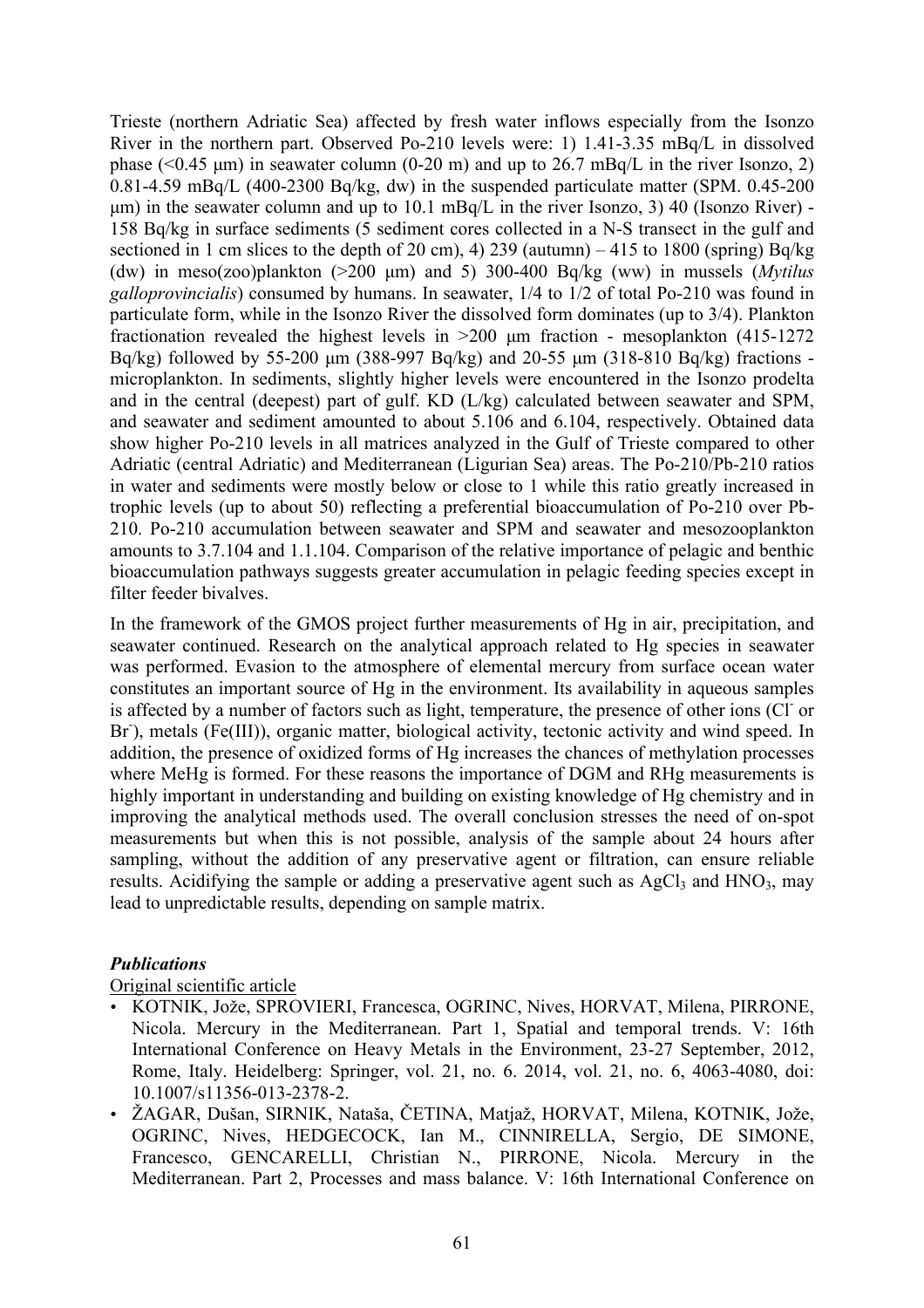Heavy Metals in the Environment, 23-27 September, 2012, Rome, Italy. Heidelberg: Springer, vol. 21, no. 6. 2014, letn. 21, št. 6, 4081-4094, doi: 10.1007/s11356-013-2055-5.

- TAMŠE, Samo, MOZETIČ, Patricija, FRANCÉ, Janja, OGRINC, Nives, Stable isotopes as a tool for nitrogen source identification and cycling in the Gulf of Trieste (Northern Adriatic). Continental Shelf Research, ISSN 0278-4343. 2014, vol. 91, str. 145-157, doi: 10.1016/j.csr.2014.09.009.
- ŠLEJKOVEC, Zdenka, STAJNKO, Anja, FALNOGA, Ingrid, LIPEJ, Lovrenc, MAZEJ, Darja, HORVAT, Milena, FAGANELI, Jadran. Bioaccumulation of arsenic species in rays from the Northern Adriatic Sea. International journal of molecular sciences, ISSN 1422- 0067, 2014, vol. 15, no. 12, 22073-22091, doi: 10.3390/ijms151222073.
- FAGANELI, Jadran, HINES, Mark E., HORVAT, Milena, FALNOGA, Ingrid, COVELLI, Stefano. Methylmercury in the Gulf of Trieste (Northern Adriatic Sea): from microbial sources to seafood consumers. Food technology and biotechnology, ISSN 1330-9862, 2014, vol. 52, no. 2, 188-197.
- SOCZKA-MANDAC, Rok, BOGUNOVIĆ, Branko, ŽAGAR, Dušan, FAGANELI, Jadran. Riverine impact on the thermohaline properties, turbidity and suspended solids in a shallow bay (Bay of Koper, northern Adriatic Sea). Acta Adriatica, ISSN 0001-5113, 2014, letn. 55, št. 2, 195 - 212. http://jadran.izor.hr/acta/pdf/55\_2\_pdf/55\_2\_6.pdf.
- METZGER, Eduard, LANGLET, D., VIOLLIER, E., KORON, Neža, RIEDEL, Bettina, STACHOWITSCH, Michael, FAGANELI, Jadran, THARAUD, M., GESLIN, E., JORISSEN, F. Artificially induced migration of redox layers in a coastal sediment from the Northern Adriatic. Biogeosciences, ISSN 1726-4170, 2014, vol. 11, no. 8, str. 2211- 2224, ilustr. http://www.biogeosciences.net/11/2211/2014/bg-11-2211-2014.html, doi: 10.5194/bg-11-2211-2014.
- HORVAT, Milena, DEGENEK, Nina, LIPEJ, Lovrenc, SNOJ TRATNIK, Janja, FAGANELI, Jadran. Trophic transfer and accumulation of mercury in ray species in coastal waters affected by historic mercury mining (Gulf of Trieste, northern Adriatic Sea). Environmental science and pollution research international, ISSN 0944-1344. [Print ed.], 2014, vol. 21, issue 6, 4163-4176. http://dx.doi.org/10.1007/s11356-013-2262-0, doi: 10.1007/s11356-013-2262-0.
- MALFATTI, F., TURK, Valentina, TINTA, Tinkara, MOZETIČ, Patricija, MANGANELLI, M., SAMO, T.J., UGALDE, J.A., KOVAČ, Nives, STEFANELLI, M., ANTONIOLI, M., FONDA UMANI, Serena, DEL NEGRO, P., CATALETTO, B., HOZIĆ, Amela, IVOŠEVIĆ DENARDIS, Nadica, ŽUTIĆ, V., SVETLIČIĆ, Vesna, MIŠIĆ RADIĆ, Tea, RADIĆ, T., FUKS, Dragica, AZAM, Farooq. Microbial mechanisms coupling carbon and phosphorus cycles in phosphorous-limited northern Adriatic Sea. Science of the total environment, ISSN 0048-9697, 2014, vols. 470-471, 1173-1183, doi: 10.1016/j.scitotenv.2013.10.040.
- VOJVODA, Jana, LAMY, Dominique, SINTES, Eva, GARCIA, Juan A.L., TURK, Valentina, HERNDL, Gerhard J. Seasonal variation in marine-snow-associated and ambient-water prokaryotic communities in the northern Adriatic Sea. Aquatic microbial ecology, ISSN 1616-1564, 2014, vol. 73, 211-224, ilustr. http://www.intres.com/articles/ame\_oa/a073p211.pdf, doi: 10.3354/ame01718.
- MIKAELYAN, Alexander S., MALEJ, Alenka, SHIGANOVA, Tamara, TURK, Valentina, SIVKOVITCH, Anastasia E., MUSAEVA, Eteri I., KOGOVŠEK, Tjaša, LUKASHEVA, Taisia A. Populations of the red tide forming dinoflagellate Noctiluca scintillans (Macartney): a comparison between the Black Sea and the northern Adriatic sea. Harmful algae, ISSN 1568-9883, 2014, vol. 33, 29-40. http://dx.doi.org/10.1016/j.hal.2014.01.004.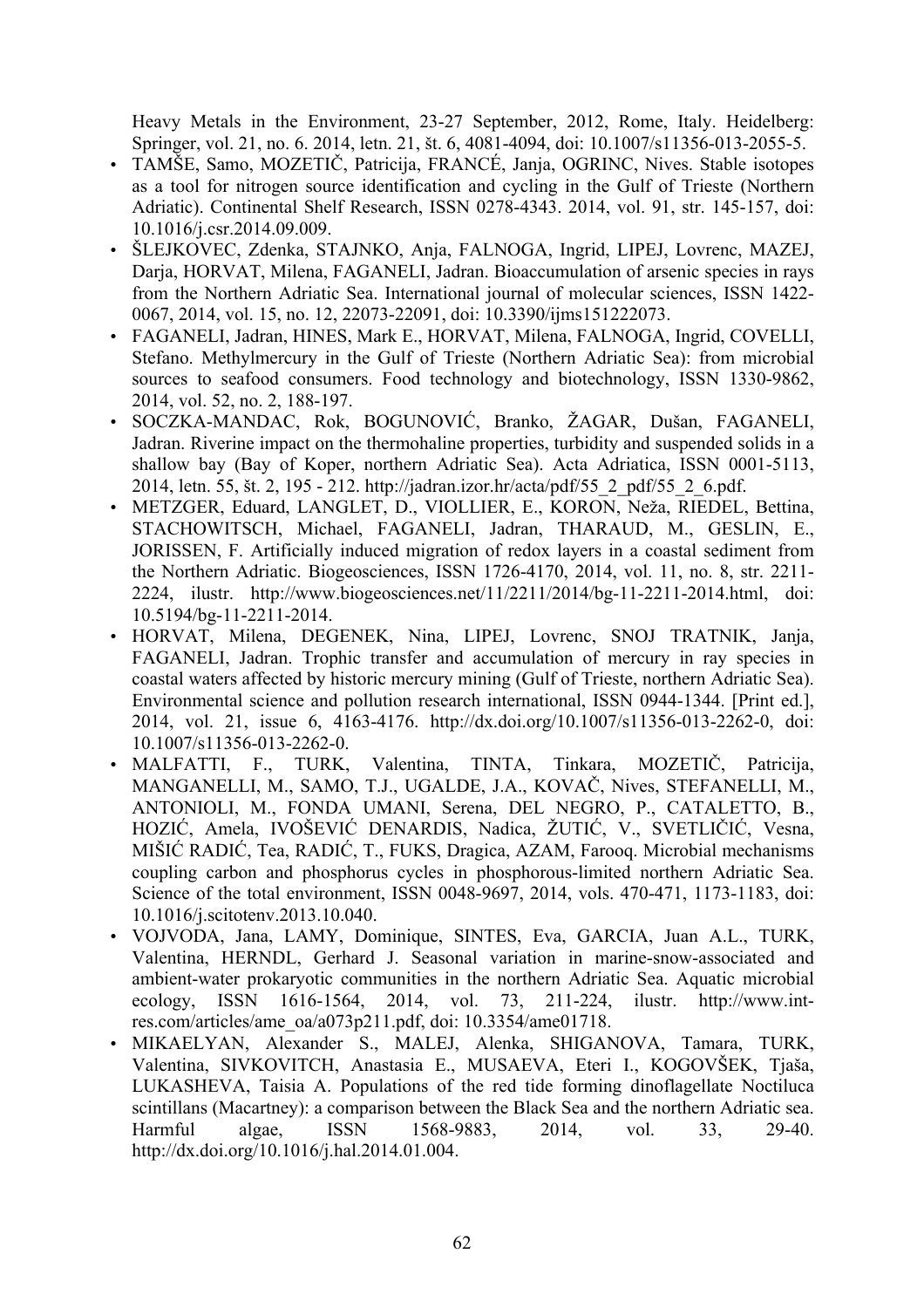- KOPF, Anna, TINTA, Tinkara, TURK, Valentina, et al. The ocean sampling day consortium. GigaScience, ISSN 2047-217X, 2015, št. 24, ilustr. http://www.gigasciencejournal.com/content/4/1/27, doi: 10.1186/s13742-015-0066-5.
- GARCIA-CORRAL, L.S., BARBER, E., REGAUDIE-DE GIOUX, A., SAL, S., HOLDING, J.M., AGUSTI, S., NAVARRO, N., SERRET, P., MOZETIČ, Patricija, DUARTE, Carlos M. Temperature dependence of planktonic metabolism in the subtropical North Atlantic Ocean. Biogeosciences, ISSN 1726-4170, 2014, vol. 11, no. 1, 4529-4540, http://www.biogeosciences.net/11/4529/2014/bg-11-4529-2014.html, doi: 10.5194/bg-11- 4529-2014.
- TALABER, Iva, FRANCÉ, Janja, MOZETIČ, Patricija. How phytoplankton physiology and community structure adjust to physical forcing in a coastal ecosystem (northern Adriatic Sea). Phycologia, ISSN 0031-8884, 2014, vol. 53, št. 1, str. 74-85. http://www.phycologia.org/doi/abs/10.2216/13-196.1.

# Invited lecture

• FAGANELI, Jadran, COVELLI, Stefano, OGRINC, Nives, ČERMELJ, Branko. "Zgodovina" recentnega (holocenskega) sedimenta Tržaškega zaliva z uporabo geokemijskih indikatorjev. V: 4. slovenski geološki kongres, Ankaran, 8.-10. oktober 2014. ROŽIČ, Boštjan (ur.), VERBOVŠEK, Timotej (ur.), VRABEC, Mirijam (ur.). Povzetki in ekskurzije = Abstracts and field trips. Ljubljana: Naravoslovnotehniška fakulteta, 2014, 16.

# Scientific conference contribution

- KLUN, Katja, ŠKET, Primož, FALNOGA, Ingrid, FAGANELI, Jadran. Determination of seasonal dynamic in size and structure of colloidial organic matter by HP-SEC chromatography and 1H NMR spectroscopy. V: 2014 Ocean sciences meeting : Honolulu, Hawaii, USA, 23.-28. Febr. 2014. Honolulu: OSM, 2014, 15821. http://www.sgmeet.com/osm2014/viewabstract.asp?AbstractID=15821.
- TAMŠE, Samo, FAGANELI, Jadran, OGRINC, Nives. The carbonate system and air-sea CO[sub]2 fluxes in the Gulf of Trieste (N Adriatic). V: 8th Young Researchers' Day, February 18, 2014, Ljubljana. ŽUNIČ, Vojka (ur.), et al. Program and abstract book. Ljubljana: Institut Jožef Stefan, 2014, 54.
- FALNOGA, Ingrid, BENEDIK, Ljudmila, JERAN, Zvonka, KLUN, Katja, FAGANELI, Jadran. Biogeochemistry of Po-210 in coastal waters (Gulf of Trieste, northern Adriatic srea) : [predavanje]. V: Programme and abstracts : IASWS 13th [International Symposium], July, 15-18, 2014, Grahamstown, South Africa. Grahamstown: IASWS International Symposium, 2014, str. 21.
- KORON, Neža, OGRINC, Nives, METZGER, Eduard, RIEDEL, Bettina, FAGANELI, Jadran. Diagenesis and benthic fluxes of nutrients and metals during experimentally induced anoxia in the Gulf of Trieste (northern Adriatic Sea). V: Programme and abstracts : IASWS 13th [International Symposium], July, 15-18, 2014, Grahamstown, South Africa. Grahamstown: IASWS International Symposium, 2014, str. 42.
- SOCZKA-MANDAC, Rok, FAGANELI, Jadran, OGRINC, Nives. The input of riverine suspended solids into a shallow bay (Bay of Koper, Gulf of Trieste, northern Adriatic Sea). V: Programme and abstracts : IASWS 13th [International Symposium], July, 15-18, 2014, Grahamstown, South Africa. Grahamstown: IASWS International Symposium, 2014, str. 49.
- ŽAGAR, Dušan, RAMŠAK, Vanja, JEROMEL, Maja, PERKOVIČ, Marko, LIČER, Matjaž, MALAČIČ, Vlado. Modelling sediment resuspension caused by navigation, waves and currents (Gulf of Trieste, Northern Adratic). V: ALMEIDA, A. Betâmio de (ur.).